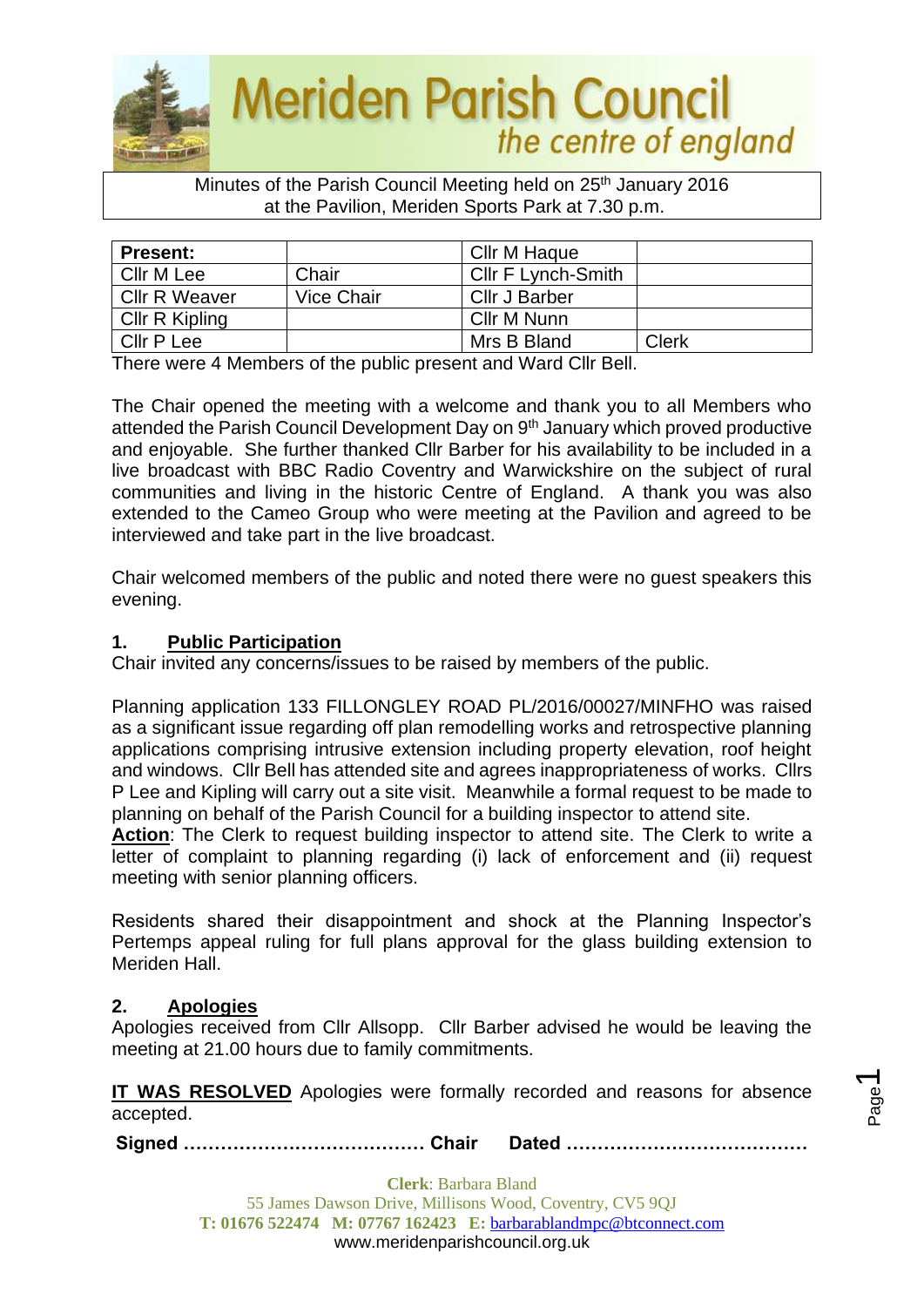

### **3. Declarations of Interest**

3a To declare any personal interests in items on the agenda and their nature. There was nothing to declare.

3b To declare any prejudicial interests in items on the agenda and their nature There was nothing to declare.

### **4. Minutes**

The minutes of the Parish Council meeting held on 21<sup>st</sup> December 2015, circulated prior to meeting, were considered and agreed subject to change of next meeting date to read 25<sup>th</sup> January and not 23<sup>rd</sup> January.

**IT WAS RESOLVED** Cllr Weaver proposed acceptance of the minutes of Parish Council meeting held on 21st December 2015, seconded by Cllr Kipling.

### **5. Finance**

5.1 Approve January Payments

The clerk circulated payments for consideration and approval.

**IT WAS RESOLVED** Cllr P Lee proposed approval of January payments of £3,418.41 for Parish Council and £2,911.56 for Sports Park, seconded by Cllr Kipling.

#### 5.2 Budget 2016-17

The clerk reported that the budget and business plan has been drafted for Meriden Sports Park; the budget is in process for Parish Council and the finance committee are to meet on 28th January to receive first draft.

**IT WAS RESOLVED** Members acknowledged the budget update and delegated to finance committee to finalise, prior to full council approval.

Action: The clerk to have first draft prepared for finance committee meeting on 28<sup>th</sup> January 2016.

5.3 New Financial Regulations/Audit/Transparency/Policies

The clerk had circulated update and WALC recommendations regarding the review of above policy and regulations. Members considered and agreed this item should be delegated to finance committee to undertake review and update policies and regulations accordingly.

Action: This item will be included on the agenda for finance committee meeting 28<sup>th</sup> January 2016.

Finance committee to undertake review of all finance policies and regulations in accordance with WALC recommendations for Audit/Transparency policy.

5.4 Meriden 1st Scouts Group

The Chair advised a request for the annual donation for flag raising duties had been received.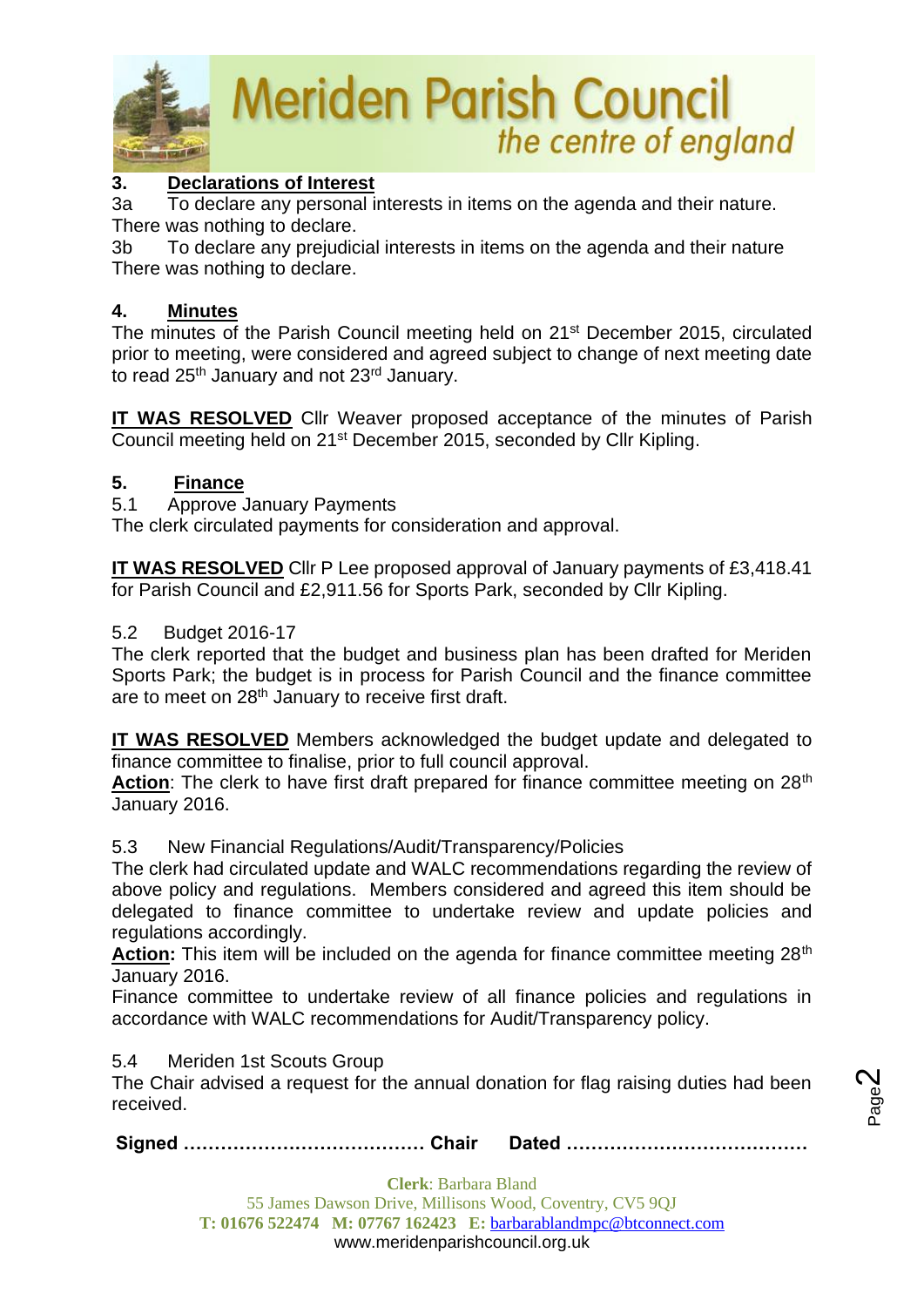

Members unanimously approved the annual donation of £400 be made to Meriden 1<sup>st</sup> Scouts Group.

**IT WAS RESOLVED** Cllr P Lee proposed donation of £400 to 1<sup>st</sup> Meriden Scouts Group seconded by Cllr Nunn.

Action: The clerk to prepare letter of award and cheque to 1<sup>st</sup> Meriden Scouts Group.

### **6. Progress Reports**

Members requested that consideration of quarterly progress reporting be deferred and monthly reporting continue for the foreseeable future.

### 6.1 Village Hall Management Committee

Cllr Lynch-Smith reported that the latest rural cinema show was well supported and plugged on local radio. There was a lovely atmosphere which is becoming a whole village event. The hall continues to be well booked and the next Big Picture Show is "The Royal Night Out".

#### 6.2 War Memorials

Cllr P Lee reported that copy correspondence has been received from St Laurence Church PCC who have written SMBC in conjunction with MPC requesting they take over the maintenance of the War Memorial; he further advised that we will wait for SMBC's response before taking any action.

Cllr Weaver stated that this was raised at the last meeting with PCC committee without any follow up. The land was donated on 14<sup>th</sup> October 1948 to the community of Meriden by John Digby Banks.

Action: The clerk to request copy of covenant of transfer. The covenant gifts back to the village of Meriden so it is assumed to be a community asset. This document is a historical document that should be recorded with MPC.

Cllr P Lee stated that an offer has previously been made by local residents/trades who will carry out maintenance work at no cost.

### 6.3 Meriden Pool

Cllr Haque advised that she has been in contact with Woodland Trust regarding trees/hedging. There was no update from SMBC regarding rodent infestation and subsequent SMBC actions.

The clerk advised the missed deadline for SITA Trust application which she started in November. I have met with SMBC community engagement co-ordinator who has a group of volunteers to support a Pool tidy and replanting programme. A site meeting is to be organised with Parks, Rangers, and Ecology officers to get the project underway.

**Action**:The Clerk to liaise with community engagement team to finalise arrangements. Cllr Haque and the clerk to set aside some time for SITA Trust application for funding.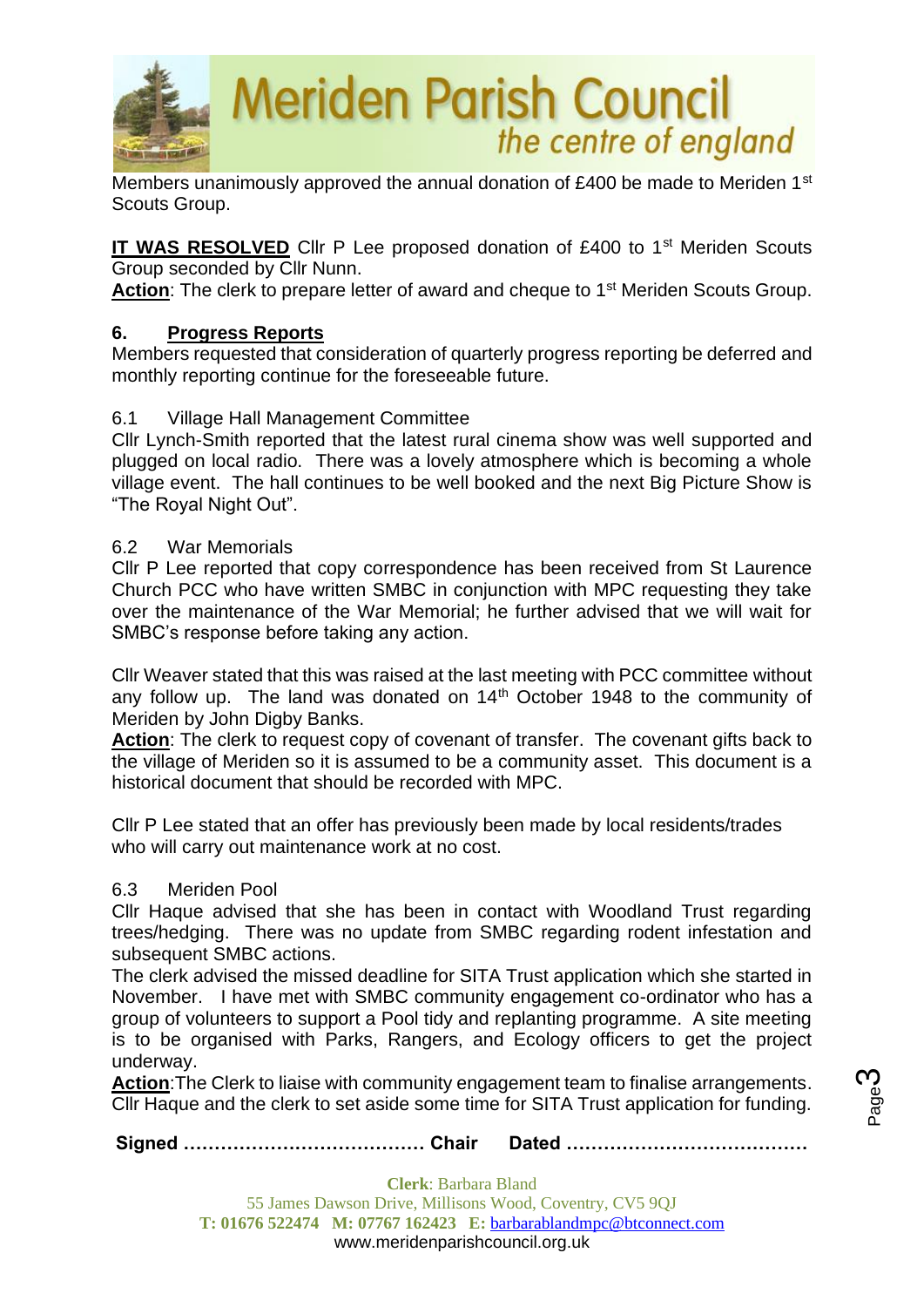

## 6.4 Allotments

The clerk reported she attended site this morning and met Taylor Wimpey contractors as boundary hedge planting has commenced. Outstanding action from January meeting is letters to allotment holders regarding conditions of tenancy. She also advised that consideration needs to be made for an increase in rents due to taking over STWA costs at point of land transfer.

**Action**: Clerk to write to Allotment holders reminding of conditions of tenancy and to remove all rubbish and debris together with clearing of pathway; to consider and make recommendation for rent increase at February's meeting.

### 6.5 Footpaths/Forum

Cllr Lynch-Smith reported that there appears to be three mountain bikes using footpaths, particularly through woodland.

### 6.6 Quarries Liaison Group

Nothing to report. The next meeting is  $7<sup>th</sup>$  March 2016.

### 6.7 Solihull Area Committee

Cllr Weaver reported she and the clerk attended meeting on 21<sup>st</sup> January 2016 with guests Cllr Bob Sleigh and CEO Nick Page; providing Combined Authority updates and taking questions of Local Plan Review consultation process, of which it was agreed that the public consultation was poor with such a tight deadline and no time to organise public meetings.

Cllr Weaver along with Chair of SAC and Clerk of Castle Bromwich PC gave a presentation to Sutton Coldfield as they consider becoming a Council.

Cllr Weaver further reported that she is now the elected Deputy Chair of WALC with newly elected Chair, Cllr Dan Essex, from Rugby; with a remit to review future training programmes for councillors.

6.8 Tree Wardens & TPO List Nothing to report.

6.9 Community Surgeries

The Clerk reported that there were no attendees at December's surgery.

### 6.10 Community Speed Watch

Cllr Barber reported that the next speed watch date is arranged for 20<sup>th</sup> February 2016. **Action**: Cllr Barber to organise.

6.11 Meriden Sports Park (quarterly summary only)

Cllr Weaver reported that she had completed a Big Lottery Fund Awards for All bid to run tennis/petanque sessions with a family focus for school holidays.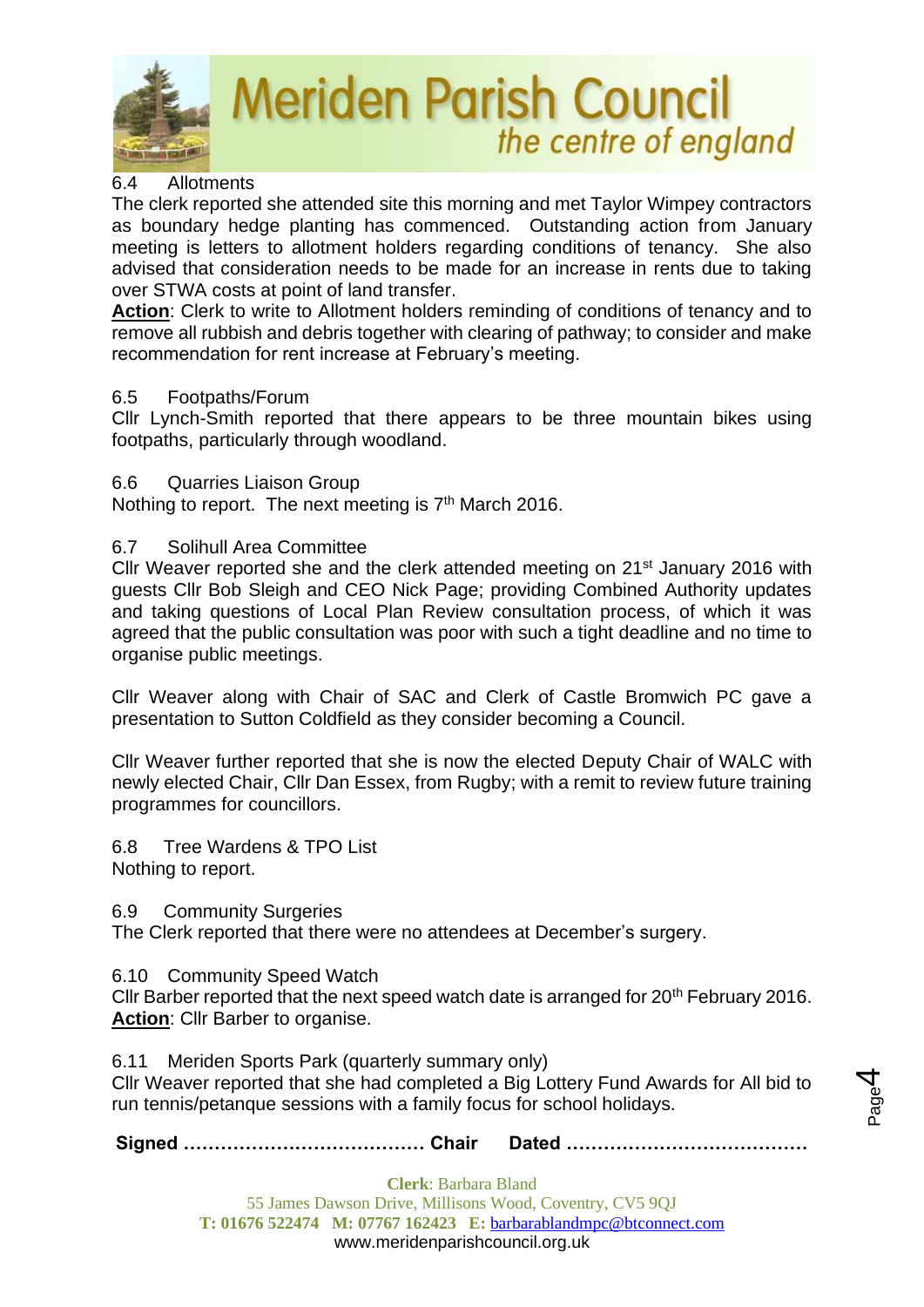

The newly created Meriden Sport and Recreational Trust was launched and photographs were taken of Trustee, Parish Council, Sports Park Director representatives to accompany launch article in Meriden Mag. The freehold land transfer is in process with SMBC Legal and Wright Hassall. The transfer of legacy fund is also in process.

Cllr Weaver made Members aware that freehold transfer had not been concluded and therefore the Parish Council did not hold the deeds for the sports park. Cllr P Lee stated to wait for the freehold transfer to conclude prior to the transfer of funds from MPC to MSRT will result in continued loss of income. It was reaffirmed that Members have approved the transfer of funds and this should conclude to maximise interest return. The clerk advised that she had received the Licence document between SMBC and MPC for Meriden Sports Park dated 11<sup>th</sup> October 2011 from SMBC.

**Action**: The clerk will complete CCLA redemption form and liaise with CCLA to finalise transfer of funds from MPC to MSRT.

**Action**: The clerk to write a letter of complaint to SMBC CEO Nick Page and Senior Partner at Wright Hassall regarding the time it has taken to conclude the transfer of sports park freehold.

## **7. Clerk's Report**

The Clerk's actions were circulated prior to meeting and reflect items of agenda.

## **8. District and Ward Councillor Reports**

Cllr Bell reported:-

- (i) He has spoken with Josie Haigh, SMBC Legal regarding the delays in freehold transfer advising that the contract will be sent to Wright Hassall tomorrow (26<sup>th</sup> January) and should be concluded in 3-4 weeks.
- (ii) Shepherds Lane flying tipping & North Warks Cllr Dicicco is dealing with this.

## **9. Correspondence & Communication**

- All copies of correspondence electronically sent to Members for comment and information.
- Public Health Warwickshire **Action**: Cllr Weaver re. Neighbourhood Plan.

## **10. Meriden Village Matters**

10.1 Library Update

Nothing to report.

10.2 Village Commemoration WW1

The Chair advised two events are organised as follows:-

 $(i)$ 6<sup>th</sup> April 2016 - An Evening with Doreen Agutter "Meriden in the Great War". Cllr Barber will be recording the event.

**Signed ………………………………… Chair Dated …………………………………**

**Clerk**: Barbara Bland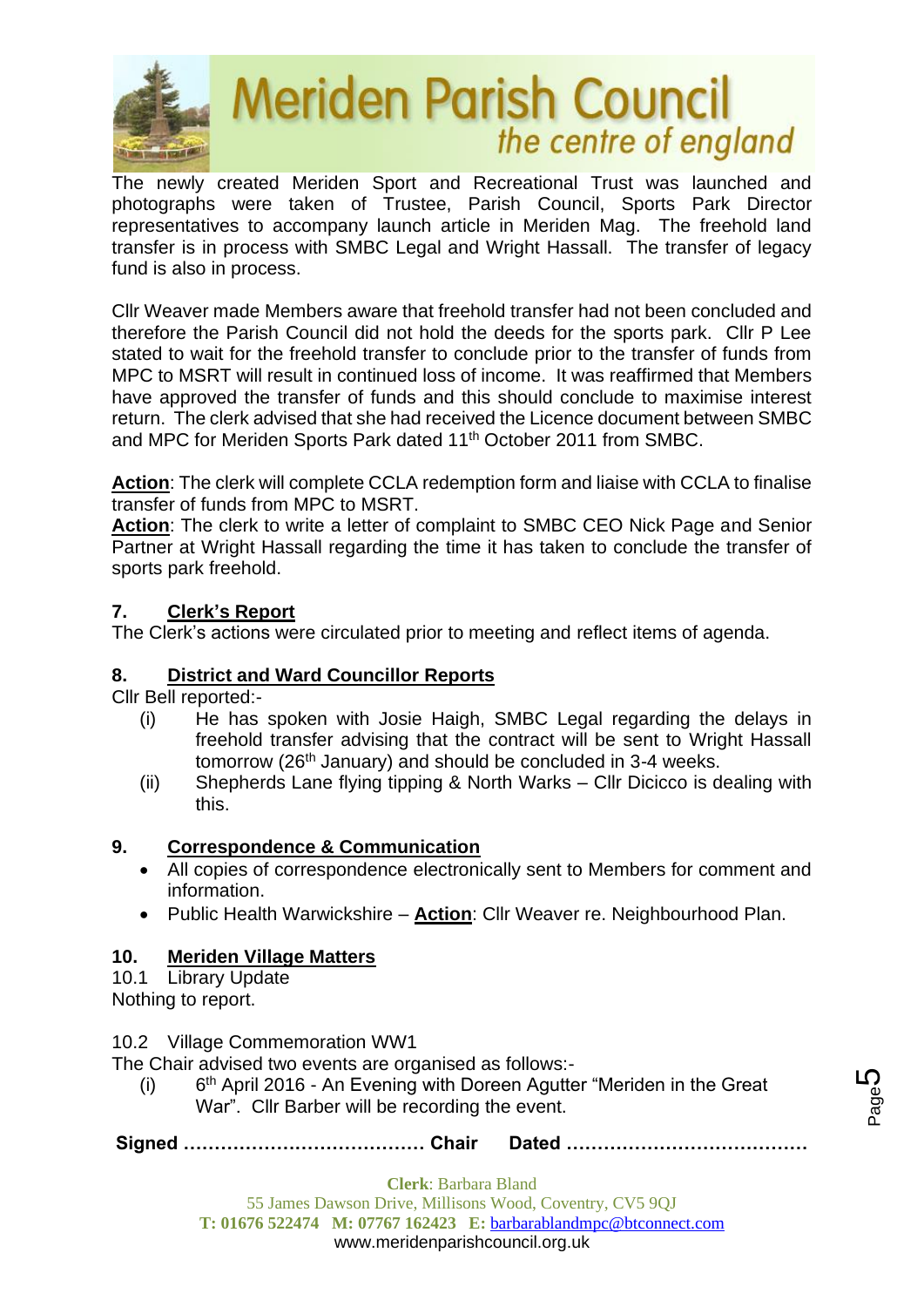

(ii) 23rd/24th April 2016 – St George's Day - Great War Society & Living History Society including a Medical Hospital. Scouts & Society to raise and take down St George's flag. St Laurence Church will be hosting a special service on 24th April with congregation coming down to attend the Great War Society event. The cost for this is 3k and forms part of the WW1 lottery funding secured with free admission, free parking at the Queens Head. Cllr Haque stated that information needs to be sent to Heart of England, Meriden, Berkswell, Hampton-in-Arden and Eastern Green schools. Chair continued that this will be done including notification to journalists, local radio stations (particular recent contact made with BBC Coventry & Warwickshire).

## **Action**: WW1 committee.

10.3 Meriden Gate Nothing to report.

10.4 Taylor Wimpey (Transfer of Allotments/freehold land) Nothing to report.

### 10.5 Highways

The clerk advised that no update has been received from SMBC. Cllr Kipling reiterated his concerns regarding HGVs using Berkswell Road. The matter is to be referred to Bruce Brant/Highways officers to further earlier requests regarding potholes, broken curbs/verges, surface breaking and a pedestrian footpath. Notification had been received for resurfacing works to Berkswell Road to be carried out in January, however no property/business notifications have been received. Cllr Allsopp was to follow up but no update has been received.

**Action**: The Clerk to raise the issues with Bruce Brant and request update for next council meeting.

### 10.6 Land Registry & Ownership

The clerk reported that the appointment of a graduate to undertake this work has concluded with James Hodgkins agreeing to a 3 month contract arrangement, supervised by Avon Planning's Neal Pearce. This will support community asset register compilation and neighbourhood planning. Cllr Allsopp is to provide update from SMBC regarding extended gardens onto SMBC Meriden Pool land.

**Action**: Cllr Allsopp to update at next meeting. The clerk and Cllr Weaver to liaise with Avon Planning.

### 10.7 Public Convenience Site Transfer

The clerk advised that she had received from Wright Hassall the deed of transfer including two copies of engrossment Side Letter for "the Transfer of the Property dated 12<sup>th</sup> September 2005 between (1) The Metropolitan Borough of Solihull and (2) Meriden Parish Council in accordance with clauses 13(b) and 13(f) of the Transfer.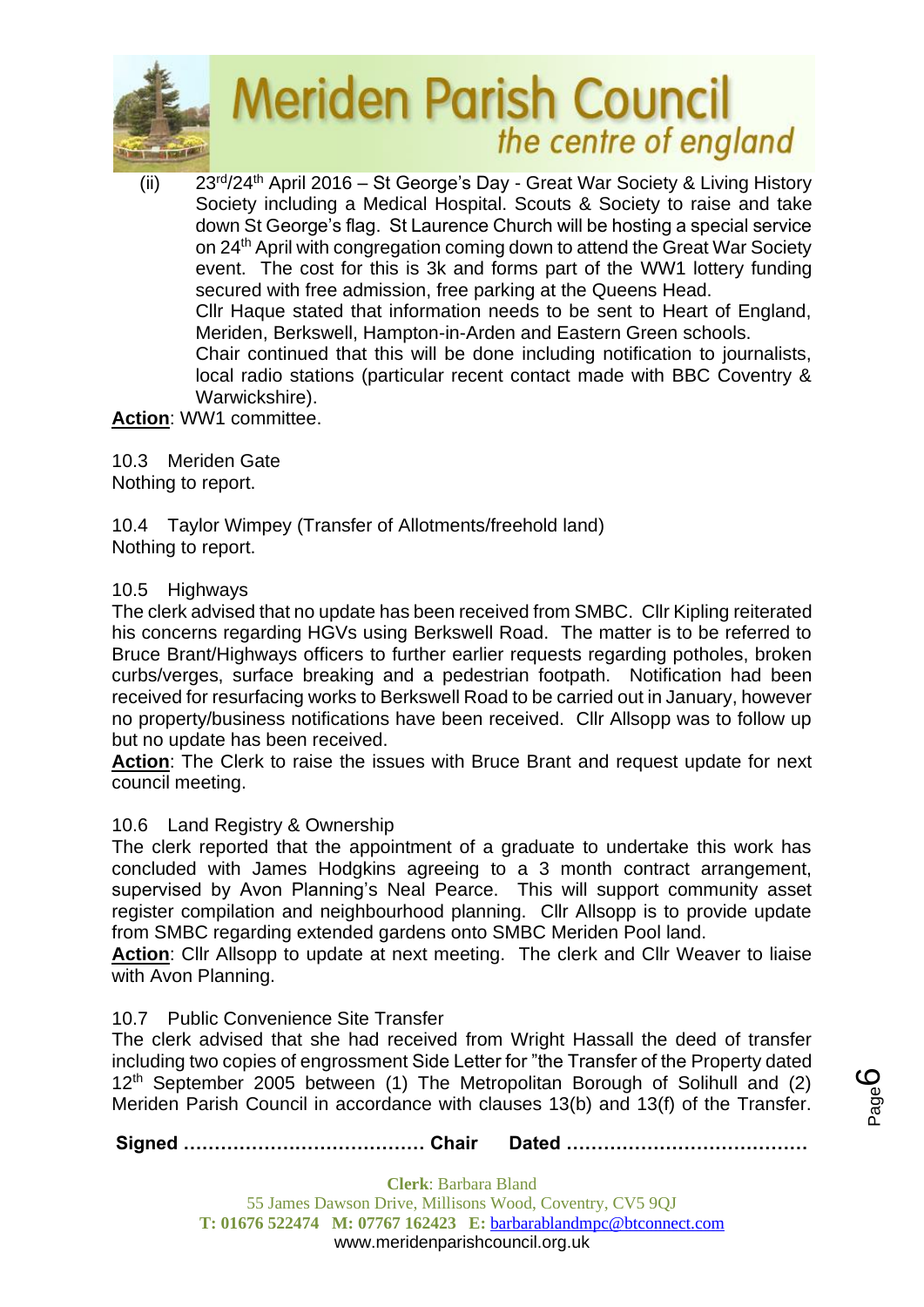

Once the documents have been duly signed and witnessed, this matter is concluded and will be removed from future agendas.

**Action:** Chair and Clerk to sign and witness two copies of engrossment Side Letter as detailed above to conclude the transfer process.

10.8 Solihull Neighbourhoods in Bloom & Heart of England in Bloom 2016 The clerk had circulated the sites of bulb planting; bulbs having been donated by Wyevale, Balsall Common. Additional vegetable bulbs donated for start off community allotment project. The first meeting is scheduled for February. The theme for 2016 floral displays is red/white/blue to commemorate Queen's 90<sup>th</sup> Birthday celebration. **Action**: The Clerk to commence planning with Bloomers for 2016.

10.9 Litter Nothing to report.

10.10 Mobile Mast Update Nothing to report.

10.11 Local Council Award Scheme

Members discussed the content and agreed this to be require a "whole" council contribution. It should be included in the next quarterly development day to be arranged. Some policy review and regulatory controls will be undertaken by finance committee however transparency codes will be picked up via new website design models.

**Action**: Finance committee and full Council.

## 10.12 82 Bus Route & Failure of Service

Cllr Nunn reported that the service is not good enough with inconsistent timetabling and residents left stranded at bus stops when the service fails to arrive, affecting senior residents, children and Meriden employers. If the 09.30 route fails, residents wait an hour for the 10.30 service which is so full there are no seats, or you cannot get on it! Representations have been made to Diamond Buses the service provider, without success, as no manager is available to talk to and complaints are fielded through a general customer enquiry line.

Cllr Haque suggested a poster be placed in bus shelters regarding survey for service users. Cllr Nunn to draft questionnaire and poster; investigate getting information to residents via Meriden Mag, Library, bus shelters, local shops, social media including PC website enquiry line.

**Action**: Cllr Nunn to draft letter of complaint to Diamond Buses; social media and information sharing for questionnaire and evidence collation.

> Page  $\blacktriangleright$

## **11. Solihull Partnership Forum**

Nothing to report.

**Signed ………………………………… Chair Dated …………………………………**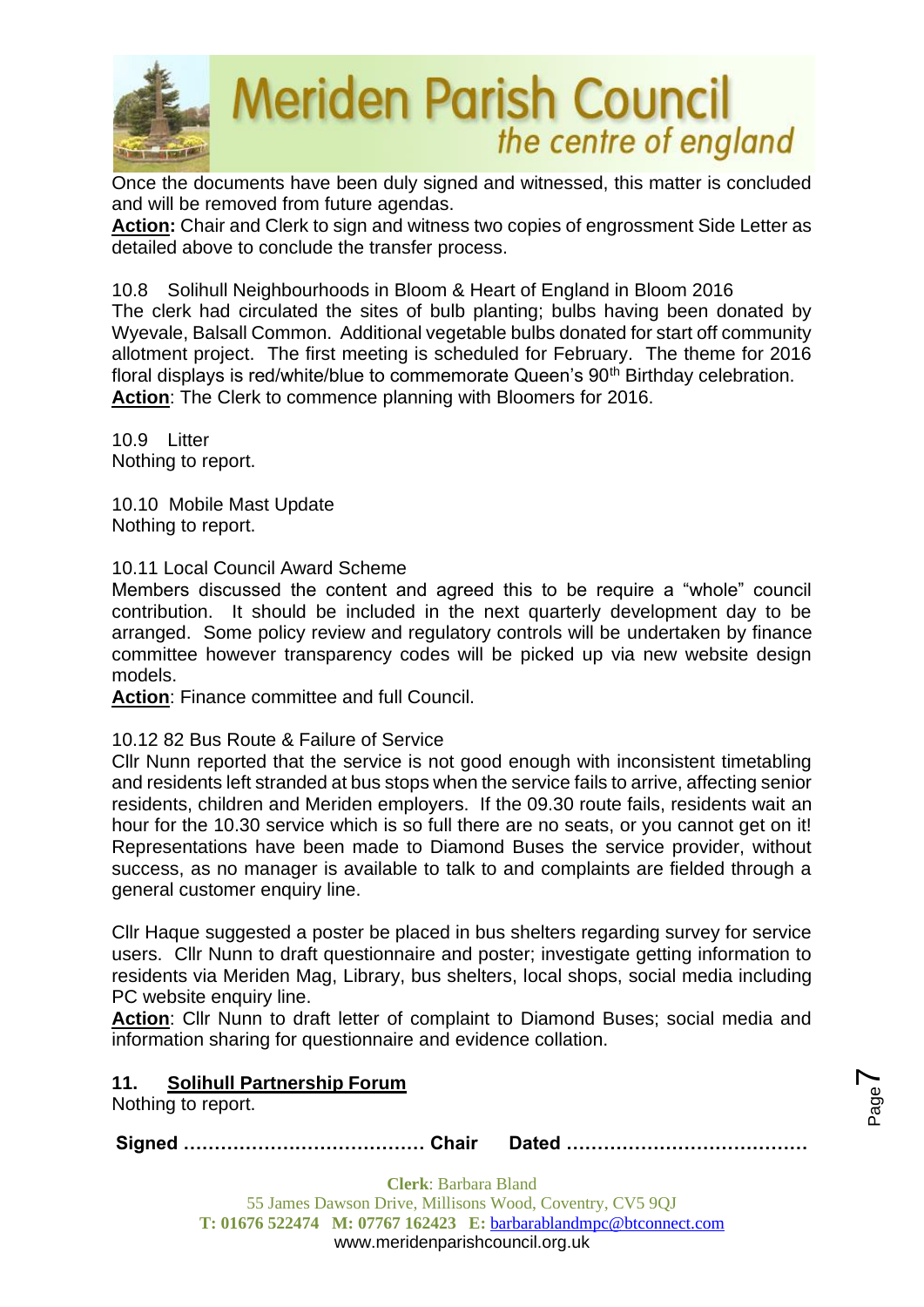

## **12. Planning Matters**

### 12.1 Neighbourhood Planning Update

Cllr Weaver advised the next meeting is 28<sup>th</sup> January 2016. The Locality funding application has been secured with an award of 5566K to assist with the budget required for the Neighbourhood Plan process. Cllr Haque is leading an assembly with the Head Boy between 08.20 and 09.30 on 28<sup>th</sup> January 2016 for 147 Meriden children/young people who attend Heart of England School, to participate in the neighbourhood plan process and consultation, with a prize draw of two I-Tune vouchers. A graduate has been appointed to a 3 month contract to support the process and undertake land ownership and unregistered land project linking to community right to bid applications.

Action: The next meeting will be held at the Pavilion on 28<sup>th</sup> January 2016 at 19.15. Cllr Weaver and the clerk will liaise with Locality for grant conditions and receipt of funding.

12.2(i) To receive update and status on Planning Applications The clerk circulated planning status for information and comment.

### 12.2(ii) To consider Planning Committee

Members discussed the merits of reinstating a planning committee at the Development Day and agreed the formation of a committee comprising Cllrs Kipling, Lynch-Smith, Nunn and Barber. Cllr Kipling will chair the committee. Terms of reference to be formalised. Cllr Weaver recommended Planning Aid England as a source of information with guidance on how to respond to planning applications; also attendance at planning seminars and briefing updates by WALC.

**Action:** Cllr Kipling to set meeting dates and terms of reference with the clerk.

12.3 Update of Old Garage & Caravan Storage Site, Birmingham Road The Chair summarised the following meeting with the clerk Mr Rajvir Singh owner and developer of old garage & caravan storage site as follows:-

Tyler Parker is the Agent acting for the land owner of land on the corner of Birmingham Road, who have contacted Mr Singh to ask if he wants them to act for him too. They have put forward a development proposal to SMBC for Birmingham Road sites as per Local Plan Review identified Meriden sites which includes Mr Singh's site, as one development package. Currently SMBC are advising Mr Singh that the bungalow site is to support 60% rented from housing association, and 40% shared ownership. None of the property will be privately owned. Meanwhile Tyler Parker's site will be the normal 40% social housing the remainder privately sold.

• How are SMBC planning officers working with land agent for site development?

**Signed ………………………………… Chair Dated …………………………………**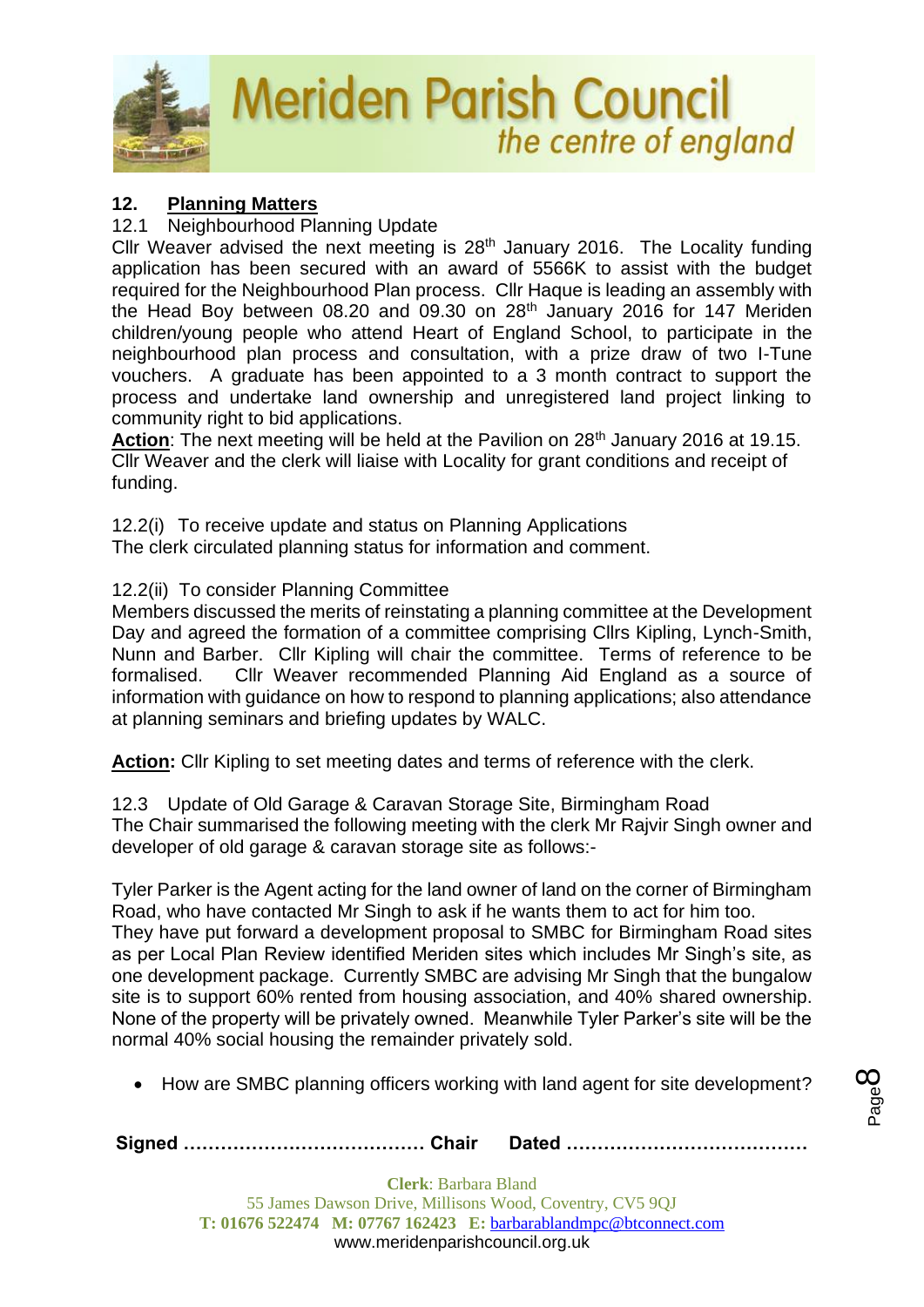

- Mr Singh wishes to work with MPC and develop the site in accordance with identified need, but not on any social or shared ownership scheme.
- Mr Singh sitting tight waiting for someone to either approach him (i) to buy the land or (ii) advise him to submit revised plans.

Action: Cllr Bell to investigate situation with SMBC planning officers and report back.

### 12.4 Unlawful Caravan Storage Site

The Clerk reported nothing further to report other than an update from her meeting with Mr Singh who advises he is owed money but the land occupier has no assets to meet court fees applied. SMBC enforcement remains in place but occupier is not vacating the site.

**Action**: Update to be requested from SMBC enforcement officers for next meeting.

12.5 Land for Burial – Cllr Lynch-Smith Nothing to report.

12.6 Planning Application Copse & Bridleway – change of use from unused land to common land

The clerk had circulated photographs of the work carried out by contractors to provide a woodland walk and footpath using way markers and introducing stepped access and handrail. Further planting works to be carried out in the near future. Investigation for access of landlocked copse to be made to create woodland habitat.

**Action**: The clerk to continue liaison with footpath officer, ecologist and contractors. Information boards to be designed with Rangers.

### 12.7 Community Right to Bid

Cllr Lynch-Smith presented a draft register as discussed at Development Day for comments. Members acknowledged the work and thanked Cllr Lynch-Smith; Cllr Haque agreed to forward her list to Cllr Lynch-Smith and Cllr P Lee agreed to collate all information onto a database. Any amendments, comments and alterations to be emailed to Cllr Lynch-Smith.

**Action**: Cllrs Lynch-Smith, Haque and P Lee to share information and collate onto database.

#### 12.9 Greenbelt Review

Cllr Weaver reported that this was on her to do list and linked to Local Plan Review. 12.10 Local Plan Review

Chair and Cllr Kipling, on behalf of Members, acknowledged and thanked Cllr Weaver for her work in collating Member comments from Development Day working groups. A comprehensive submission met the deadline of 22<sup>nd</sup> January 2016 for consultation responses.

12.11 Enforcement Notice Register

|--|--|--|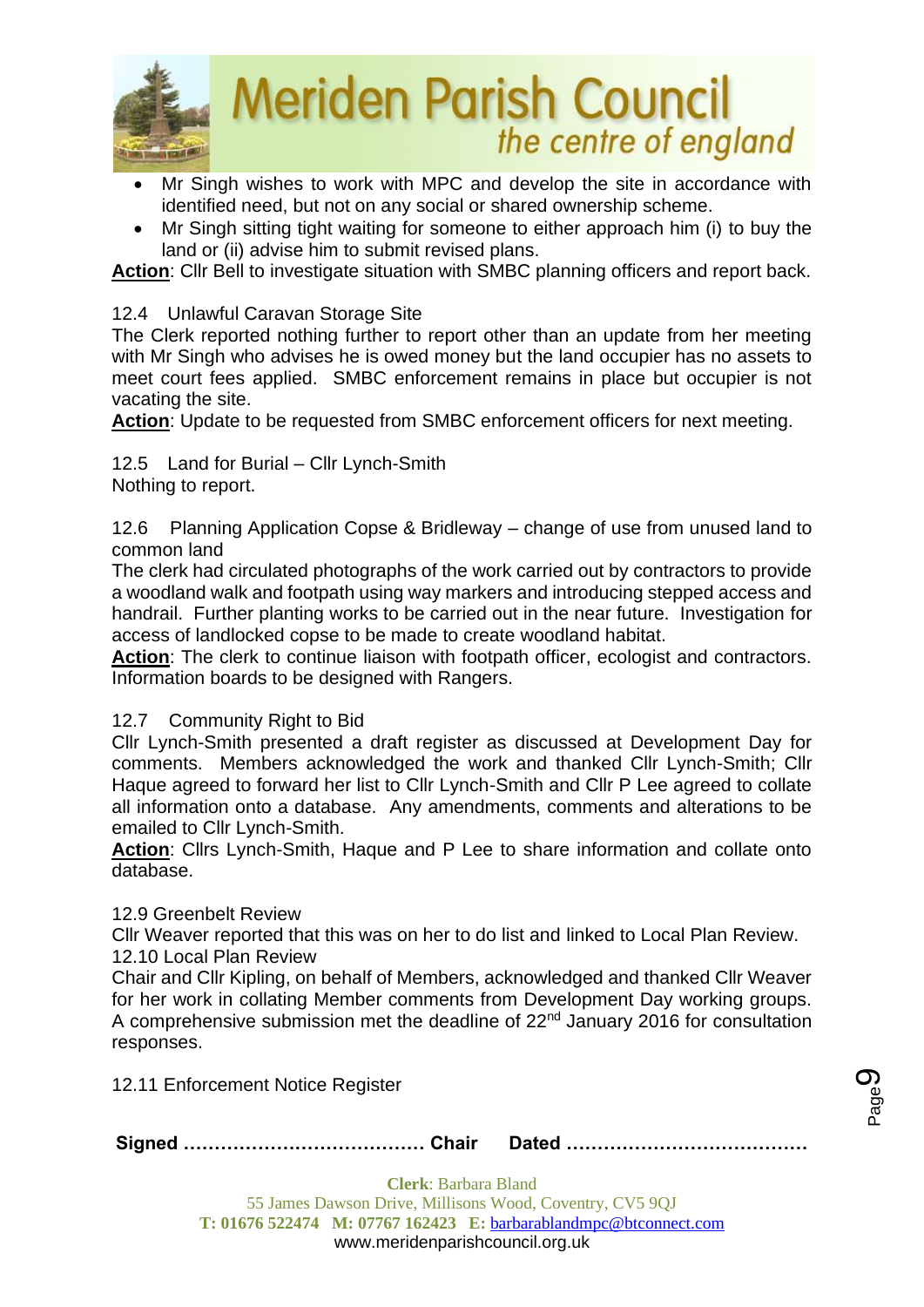

Chair stated the following had been received by the clerk dated 25<sup>th</sup> January 2016 from Mr Wigfield, in response to previous requests and latterly a Freedom of Information request, as follows:-

"*As it happens, we are just in the process of getting the enforcement register into a form which will enable it to be viewed on the internet, at the moment. The current paper register has been scanned and will be uploaded to the enforcement page of the Council's web site, alongside a new spread sheet which will be kept up-to-date and will form the statutory register going forward. That should be done within the next few days, but in the meantime I'm quite happy to send you the scanned copy of the register – there have been no new entries since it was scanned last week so it remains currently up-to-date as of today – see attached register and accompanying index. As previously explained, it's not divided into Parishes, and trying to go through all the entries over the last 10 years, to try to pick out which ones were in the Parish of Meriden, and then review each of those cases to assess their status, would take so much time I don't think it could be regarded as a reasonable request under FoI, but hopefully this will provide you with what you need, and if you have any queries regarding any specific case or address, just let me know and we can soon get you a full reply . If this is not sufficient and you still want to pursue a formal request under FoI, let me know and I'll pass your email on to the Council's Corporate Information Governance Team to go through the formal process – but I'm not sure what sure what more any further response could contain."*

Cllr P Lee requested the scanned register be sent to Members; Cllrs Lee and Kipling agreed to go through the register identifying Meriden enforcement notices.

**Action**: The clerk to forward Mr Wigfield's email and attachments to Members.

## **13. Summary of Parish Council Development Day**

Cllr Weaver wished to record Meriden Parish Council thanks to Cllr Ian Courts and Mr Maurice Barlow for their attendance at the Council Development Day providing a briefing on the Local Plan Review consultation process. She further stated that the day was productive and suggested quarterly development days to focus on specific projects. Cllr Kipling agreed and asked what the next focus will be – suggestion Local Council Award Scheme.

Action: Date of next quarterly Council Development Day to be agreed. **Action**: The clerk to write a letter of thanks to Cllr Courts and Mr Barlow.

## **14. Ward Action Plan 2016**

The clerk had circulated ideas to Members for comments as per Neighbourhood Team request. The following list was submitted to Kath Hemmings for consideration and inclusion for Meriden:-

1. Pool Project – wildflower planting & information boards for duck feeding